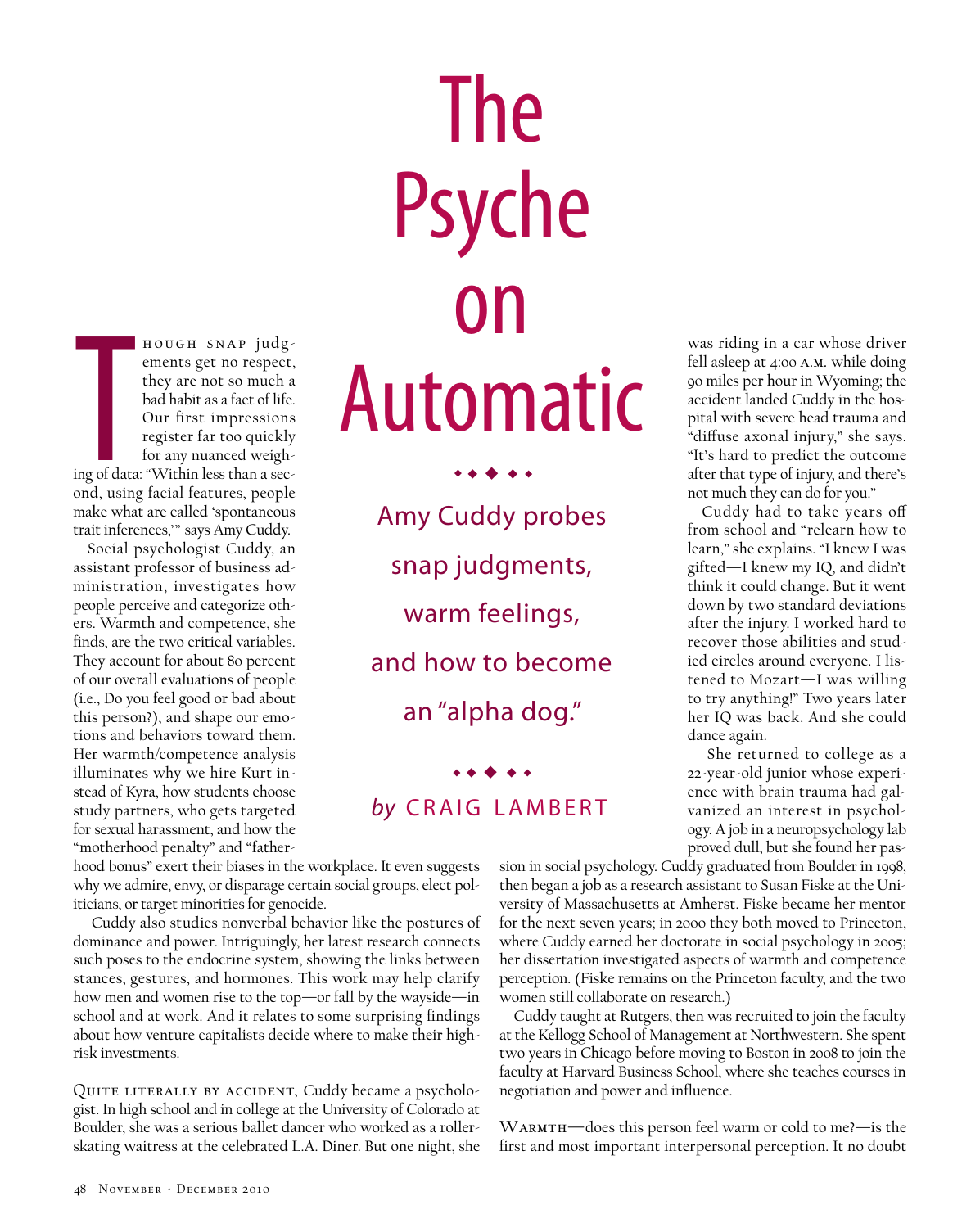has roots in survival instincts: determining if another human, or indeed any organism, is "friend or foe" can mean life or death.

Warmth is not only perceived first, but accounts for more of someone's overall evaluation than competence. The warm/cold assessment amounts to a reading of the other's intentions, positive or negative.

Competence is assayed next: how capable is someone of *carrying out* those intentions? "If it's an enemy who's competent," Cuddy explains, "we probably want to be vigilant." Surprisingly, in their *self*-perceptions, individuals value competence over warmth. "We want *other* people to be warm, but *we* want to be competent," she says. "We'd rather have people respect us than like us." (Cuddy thinks this human tendency represents a mistaken judgment: "Social connections will take you farther than respect.")

There's an interesting asymmetry. Many acts can indicate competence: scoring well on a College Board exam (SAT), for



In other words, people feel that a single positive-competent, or negative-warmth, act reveals *character*. "You can purposely *present* yourself as warm—you can control that," Cuddy explains. "But we feel that competence can't be faked. So positive competence is seen as more diagnostic. On the other hand, being a jerk well, we're not very forgiving of people who act that way."

This principle has powerful leverage in public life, where a single misstep in the warmthnegative category can prove fatal. In the 2006 U.S. senatorial campaign in Virginia, for example, Republican incumbent George Allen had a wide lead over challenger Jim Webb, but stumbled at a campaign event in August. Allen singled out a young man in the crowd, S.R. Sidarth, a U.S. citizen of Indian descent, who was filming Allen's campaign stop as a "tracker" for the Webb campaign: "This fellow over here with the yellow shirt—*Macaca,* or whatever his name is…." "*Macaca"* was widely tak-

example, or knowing how to handle a sailboat, or deftly navigating through a software application. Demonstrating a single positive-competent behavior tends to broaden into a wider aura of competence: someone with a high SAT score, for example, will be viewed as *generally* competent. In contrast, a single *negative*-competent behavior—not knowing how to sail, for example—does *not* generalize into a perception of overall incompetence: it will simply be dismissed as, say, an unlearned skill. "Positive competence is weighted more heavily than negative competence," Cuddy summarizes.

With warmth, the inverse applies. Someone who does something nice, like helping an elderly pedestrian across an intersection, is not necessarily seen as a generally nice person. But a single instance of negative-warmth behavior—kicking a dog, say—is likely to irredeemably categorize the perpetrator as a cold person.

en as a derogatory racial epithet. Allen's lead in voter polls tumbled, and Webb won the seat. Another example is the sudden destruction of Hollywood actor Mel Gibson's image wrought by his alcoholic anti-Semitic rant after being stopped for drunk driving in 2006.

The human tendency to generalize from single perceptions produces the familiar "halo effect," the cognitive tendency to see people in either all-positive or all-negative ways that psychologists have documented since at least 1920. Certain central traits, like attractiveness, tend to affect perceptions of unrelated dimensions and induce a generally positive take on someone. ("Attractive people are generally seen as better at everything," says Cuddy.) But the halo effect "assumes that you're not comparing the person to anyone else," she adds. "And that's almost never true. Unless you're a hermit, social comparison is operating all the time."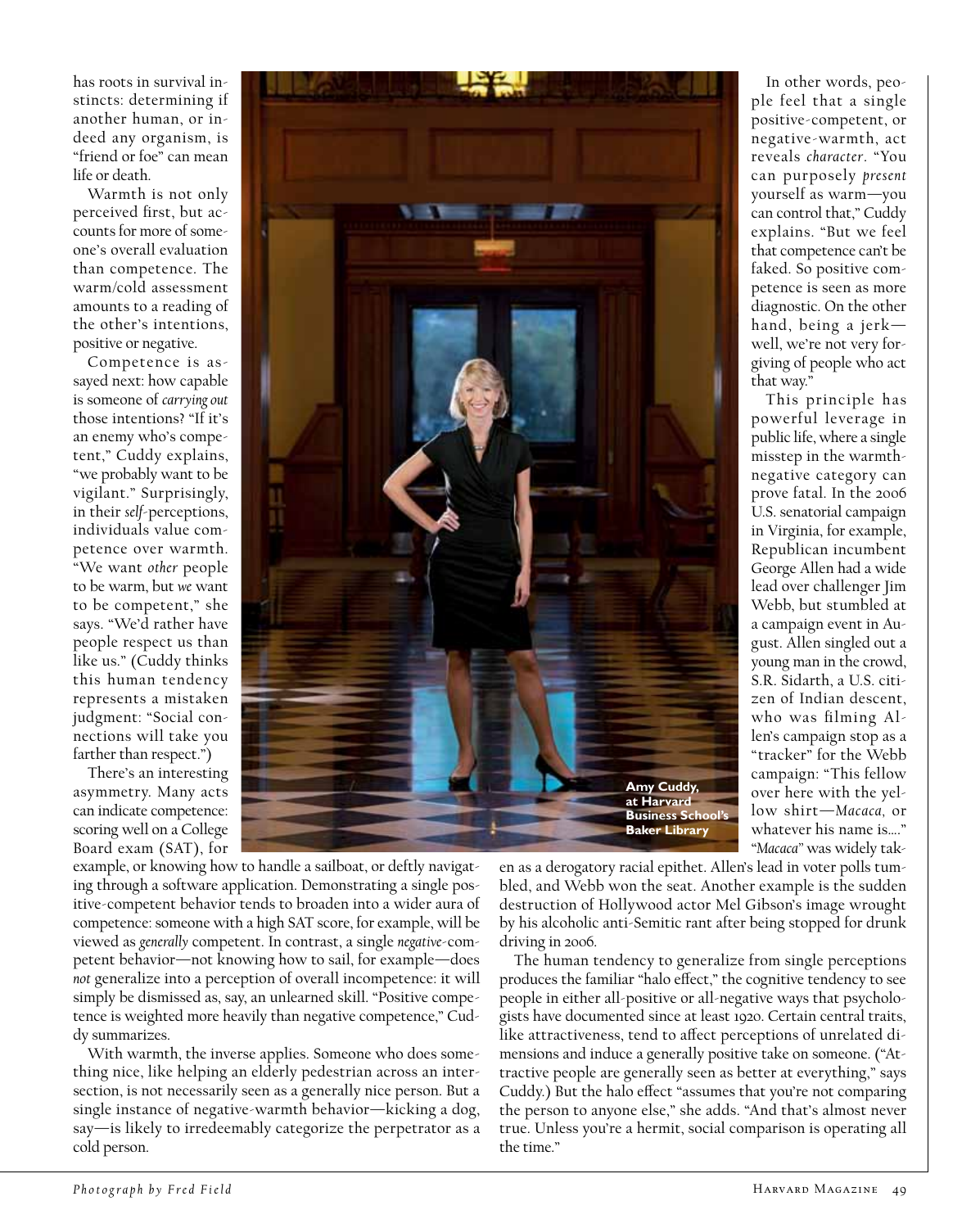Very often, what's really being compared are not *individuals,* but *stereotypes.* The halo effect hints at the power of mindsets, which are strong enough to override direct perceptions. And in rating warmth and competence, we inevitably take cues from stereotypes linked to race, gender, age, and nationality—assuming, for example, that Italians will be emotionally warmer than Scandinavians.

Some stereotypes lean on each other. "Let's say you're down to the final two in a hiring situation," Cuddy says. "This is where 'compensatory stereotyping' kicks in. The search committee is likely to see one candidate as competent but not so nice, and the other as nice, but not as competent." In other words, the lens of social comparison distorts perception by exag-

gerating and polarizing the differences. This clarifies the comparison, but does so by introducing incorrect information. The same rule applies in a political election. Think of the 2000 campaign: George W. Bush was perceived as an amiable but inexperienced policy lightweight, while Al Gore came off as well-qualified but lacking the common touch.

The same pattern shows up when we judge individuals. In a 2009 *Harvard Business Review* article, "Just Because I'm Nice, Don't Assume I'm Dumb," Cuddy wrote, "People tend to see warmth and competence as inversely related. If there's a surplus of one trait, they infer a deficit of the other." In a business context, she says, this means that "The more competent you are, the less nice you must be. And vice versa: Someone who comes across as *really* nice must not be too smart." This pattern is the opposite of the halo effect: a plus on one dimension demands a minus on the other. The unconscious logic might be: If she were *really* competent, she wouldn't *need* to be so nice; and conversely, the highly competent person doesn't *have* to be nice—and may even have reached the top by stepping on others.

THE INTERSECTION OF WARMTH and competence generates four ideal types (see illustration), a model Cuddy has developed over the past few years with Susan Fiske and Peter Glick, of Lawrence University. Their schema allows social psychologists

to disaggregate the notion of prejudice, which is too often conceived merely as an us/them phenomenon: "My in-group is superior to your out-group." It's not that simple. "That [binary] model predicts almost nothing about the *treatment* of an out-group," Cuddy says. "Not prejudice, the emotional component, and not discrimination, the behavioral component." The *content* of the stereotypes is also relevant: stereotypes are systematic. Almost every out-group will fall into one quadrant of the warmth/compe-

The more competent you are, the less nice you must be. And vice versa: Someone who comes across as *really* nice must not be too smart.

 $\bullet$   $\bullet$   $\bullet$ 

tence map, and that quadrant will predict how it is treated.

The most advantaged category, of course, is warm/competent; that perception evokes *admiration* and two kinds of behavior: active facilitation (helping) and passive facilitation (cooperating). At the other extreme, the cold/incompetent group elicits *contempt* and two markedly different behaviors: passive harm (neglect, ignoring) and active harm (harassment, violence). In both cases, the emotions and behaviors are unambiguous, predictable, and directly linked to the warmth/competence perception.

In contrast, groups seen as cold/competent evoke *envy,* and "envy is an ambivalent emotion—it involves both respect and resentment," Cuddy explains. Envy also drives ambivalent behavior. In 1999, for

example, white supremacist and neo-Nazi Matthew Hale, despite his strong anti-Semitic beliefs, hired Frankfurter professor of law Alan Dershowitz to represent him in a suit against the Illinois Bar Association. "Now, Matthew Hale doesn't like Alan Dershowitz," Cuddy says, "but he clearly sees him as competent." Another example: a new pupil in a mathematics class is told to pair up with another student to work on a problem. Research suggests that a pupil who knows no one in the class will tend to partner with an Asian student; Asians are stereotyped as cold/ competent. "People are willing to team up with them, but it's only out of self-interest," says Cuddy.

However, there's a far darker side to the cold/competent stereotype. "If you look at the groups that were targets of genocide, at least over the last century, they tend to be these groups" perceived as cold/competent, Cuddy says, citing qualitative evidence. (She has not collected data on the question.) "In times of economic instability, when the status quo is threatened, groups in this cluster are scapegoated—Jews in Germany, educated people in Cambodia, the Tutsi in Rwanda." In general, she explains, this cluster "tends to contain high-status minority groups: they're seen as having a good lot in life, but there's some resentment toward them. 'We respect you, there's something you have that we like, but we kind of resent you for having it—and you're not the majority.' Asian-Americans, career women, and

> black professionals also tend to be perceived in the cold/competent quadrant."

> For those seen as cold/competent, sexual harassment can become a form of what Cuddy calls "active harm." "It's very aggressive—it's not about flirtation," she explains. "The lay theory was that sexy women are the targets of sexual harassment—the sexy secretary who shows cleavage. But the actual targets tend to be women who are more masculine and very successful. It seems to be a form of

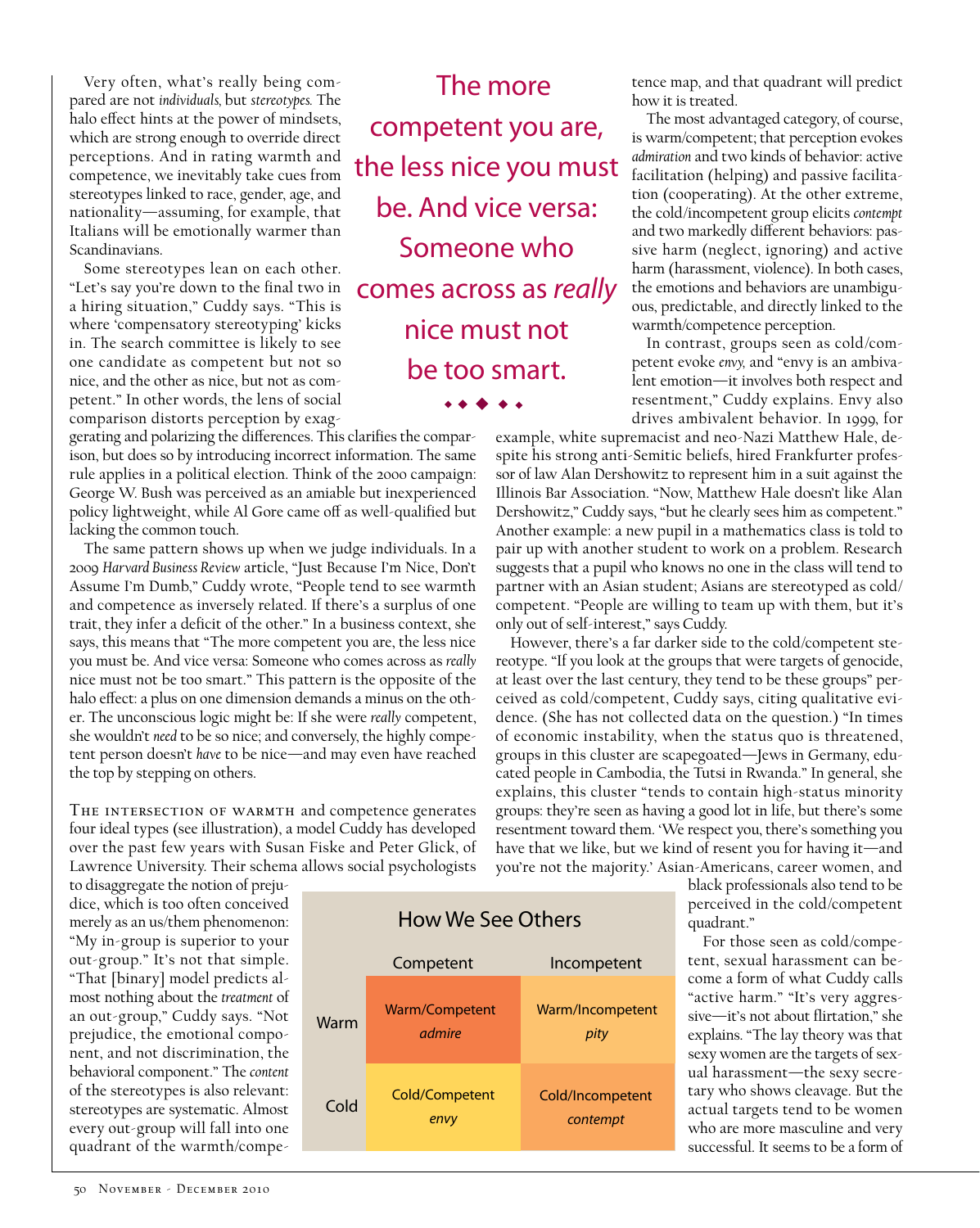active harm directed at a group that's threatening—a way of 'putting them in their place,' or even expelling them from the environment."

The warm/incompetent quadrant, too, evokes an ambivalent emotion: *pity,* which fuses compassion and sadness. People are more likely to *help* groups in this cluster, like the elderly, but also much more likely to ignore and neglect them, says Cuddy. Furthermore, the more strongly one subscribes to the warm/incompetent stereotype, the more likely one is to both help *and* ignore such people. "It depends on the situation," she says. "If you're at a backyard barbecue, you're more likely to help the elderly person. In the office, you'll probably neglect them."

On the job, many studies have shown that working moms are seen as both significantly nicer—and significantly less competent—than working fathers or childless men and women. "We call this the 'motherhood penalty," says Cuddy. "At the same time, fathers experience the 'fatherhood bonus.' They're viewed as nicer than men without kids, but

equally, if not more, competent. They're seen as heroic: a breadwinner who goes to his kid's soccer game once in a while. But in or out of the office, working mothers experience a fair bit of hostility from people who think they should be at home with their kids. Researchers have documented thousands of cases of motherhood discrimination; a mother being laid off might hear things like, 'I know you wanted to be at home anyway.' "

Cross-cultural research shows that the only group that consistently occupies the cold/incompetent "contempt" quadrant is the economically disadvantaged: the homeless, welfare recipients, poor people. "They're blamed for their misfortune," Cuddy says.



Visit harvardmag. com/extras to see paintings by homeless artists responding to their social categorization.

"They are both neglected and, at times, become the targets of active harm." Deep-seated cognitive patterns may prepare the way for maltreatment. "There's an area of the brain, the medial prefrontal cortex (mPFC), that is necessary for social perception," she explains. Recent imaging research showed no activation of the mPFC in response to pictures of homeless people, Cuddy points out: "People are not even recognizing them as human."

NONVERBAL DATA are powerful factors in our assessments of others. For example, "A lot of what reveals lying happens below the neck," Cuddy explains. "Lying leaks out physically. To come across as authentic, your verbal and nonverbal behavior must be synchronized." She became interested in identifying which nonverbal behaviors indicate warmth and competence. "Appropriate self-disclosure, the use of humor, and natural smiles



**Examples of poses used in the "power posing" study. These are high-power postures: expansive positions with open limbs.** 



**These examples illustrate low-power postures: contractive positions with closed limbs.**

all signal warmth," says Cuddy. "So do behaviors called 'immediacy cues,' like leaning toward someone, communicating on the same physical plane, and being closer physically, although the ideal distance varies greatly across cultures."

Recently, she has begun to study nonverbal cues that drive perceptions of competence, which relate directly to one's position in the social pecking order: a star athlete, for example, enjoys far higher status than a journeyman. "Dominance and power are highly correlated with perceived competence," she says, "and people make inferences of competence based on how dominant someone appears."

"In all animal species, postures that are expansive, open, and take up more space are associated with high power and dominance," she says. "Postures that are contractive—limbs touching torso, protecting the vital organs, taking up minimal space—are associated with low power, being at the bottom of the hierarchy. Any animal you can think of, when it's prey, makes itself as small as possible."

In primates, these postures also correlate with testosterone and cortisol

levels. Expansive, high-power postures mean (in both sexes) high testosterone, a hormone that animal and human studies connect with dominance and power, and low levels of cortisol (the "stress" hormone), while the inverse holds for contractive, low-power postures. "Those endocrine profiles are associated with disease resistance," Cuddy says. "Low testosterone and high cortisol make you very vulnerable to diseases, so you're more likely to be picked off by whatever comes through. At the top, you're more disease-resistant."

Until recently, primatologists believed that those who inherited high-power neuroendocrine profiles became the dominant creatures in their groups, the so-called alpha males or females. "But it turns out that those hormone levels *change* when you take on the dominant role," Cuddy explains. "If an alpha is killed and another primate has to take over that position, his or her testosterone and cortisol levels will change in just a few days. Likewise, if you get pushed to the bottom, your hormone profile shifts. It's both cause *and* effect. It's possible that slight innate differences in neuroendocrine profiles are greatly exaggerated by role assignment."

In a recent paper published in *Psychological Science,* Cuddy, Dana R. Carney, and Andy J. Yap (both of Columbia) report how they measured hormone levels of 42 male and female research subjects, placed the subjects in two high-power or low-power poses for a minute per pose, then re-measured their hormone levels 17 minutes later. They also offered subjects a chance to gamble, rolling a die to double a \$2 stake. The results were astonishing: a mere *two minutes* in high- or low-power poses caused testosterone to rise and cortisol to decrease—or the reverse. Those in